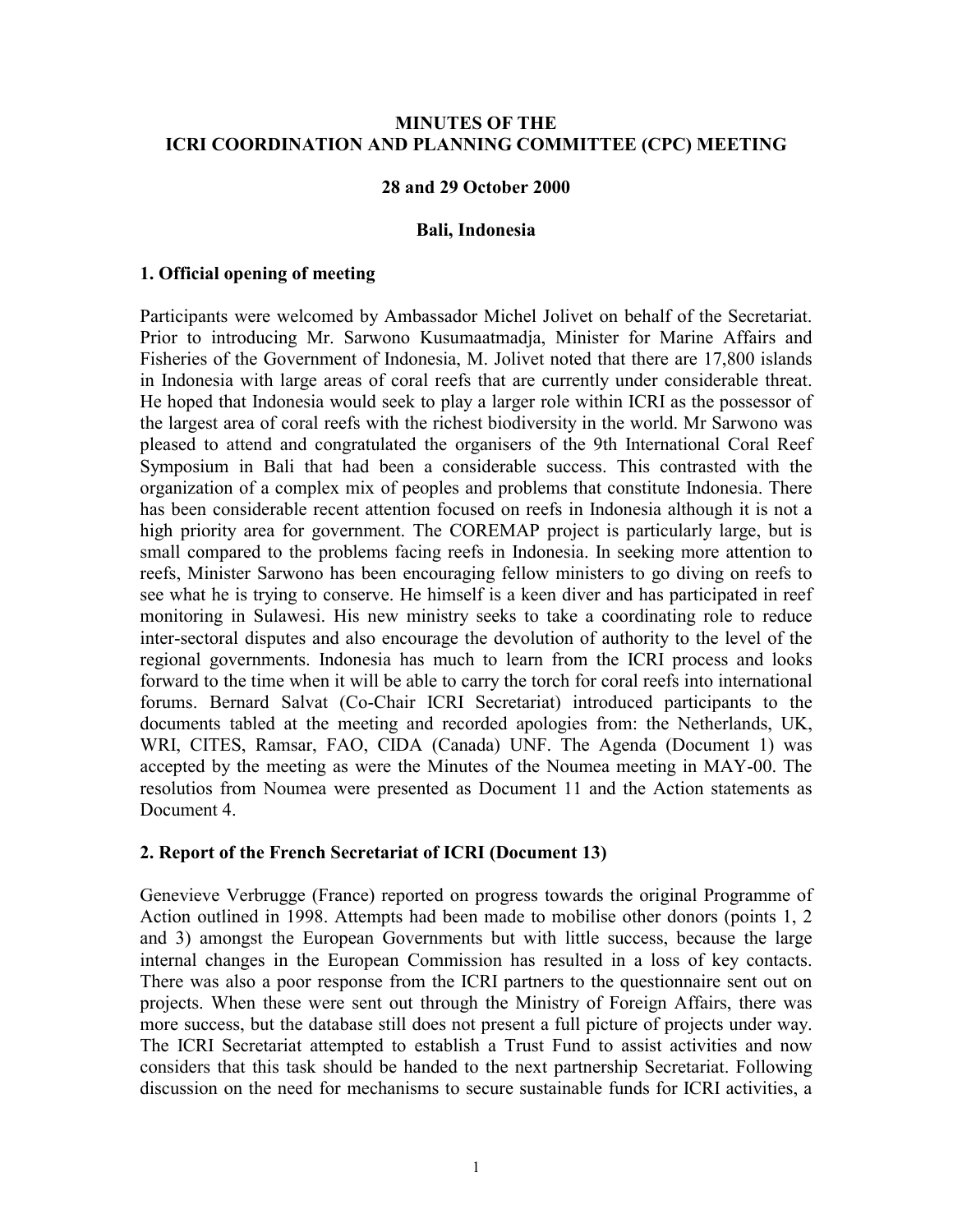drafting committee was formed with Arthur Paterson and Barbara Tobias (USA), Richard Kenchington (ICLARM), G. Verbrugge (ICRI), Edgardo Gomez (Philippines) and Clive Wilkinson (GCRMN).

### *Resolution # 6 on Funding and Collaboration was endorsed by the ICRI CPC meeting on 29-OCT-00.*

Regional cooperation (point 4) is strong, especially through the Regional Seas units of UNEP and CORDIO. B. Salvat noted that ICRI CPC membership (points 5 and 6) was not fixed in order to retain the nature of ICRI as a non-bureaucratic partnership without fixed rules. All units of the Regional Seas Program of UNEP have been invited regularly. New partners enter at each CPC meeting such as Foundations, and developing countries according to the location of each CPC meeting, but invitations to other development banks and FAO have proved fruitless. Philip Reynolds suggested that UNDP could invite FAO along with other UN agencies. Edgardo Gomez (Philippines) suggested that country representation should be more balanced with more developing countries, along with a larger core of supporting countries e.g. Germany. They have been asked but refused, but other potential countries include Netherlands, Denmark and Norway. Membership is automatic for countries that form national ICRI committees with only France, USA and Mexico with committees that contain at least 2 government departments concerned with coral reefs. Other countries are planning to form ICRI committees e.g. India, Malaysia. It is anticipated that the Philippines will form a National ICRI committee. Japan (the host for the 10th International Coral Reef Symposium in 2004) noted that they had a scientific committee, but the Environment Agency will investigate forming a National ICRI Committee as soon as possible. It was noted the IOI (the International Ocean Institute) was invited with the participation of Robin South from the Fiji branch.

Decision: The ICRI CPC welcomes the current informal nature of ICRI CPC membership with a core group of members who regularly attend and another group who attend when opportune, especially when meetings are within their region. The list of invitees to ICRI CPC meetings should be left to the discretion of the nations hosting the Secretariat; a decision welcomed by the Philippines.

The listing of ICRI Country Focal Points (point 7) is incomplete and may not represent the key contact in each of the 80 countries as those nominated to the IOC often represent oceanographic institutes or navy departments which have few interests in coral reefs. Only 6 additional responses have been received since the Noumea meeting in May, including the department of Minister Sarwono of Indonesia.

Decision: The incoming ICRI Secretariat of the Philippines and Sweden was tasked with updating the ICRI National Focal Point list to ensure that the key coral reef decision makers are identified in all coral reef countries.

The ICRI Secretariat has produced brochures to instruct divers on how to conserve coral reefs in 3 languages available early this year and which will be sent to ICRI partners on request. The ICRI Web Site and Partnership Forum are examples of gathering best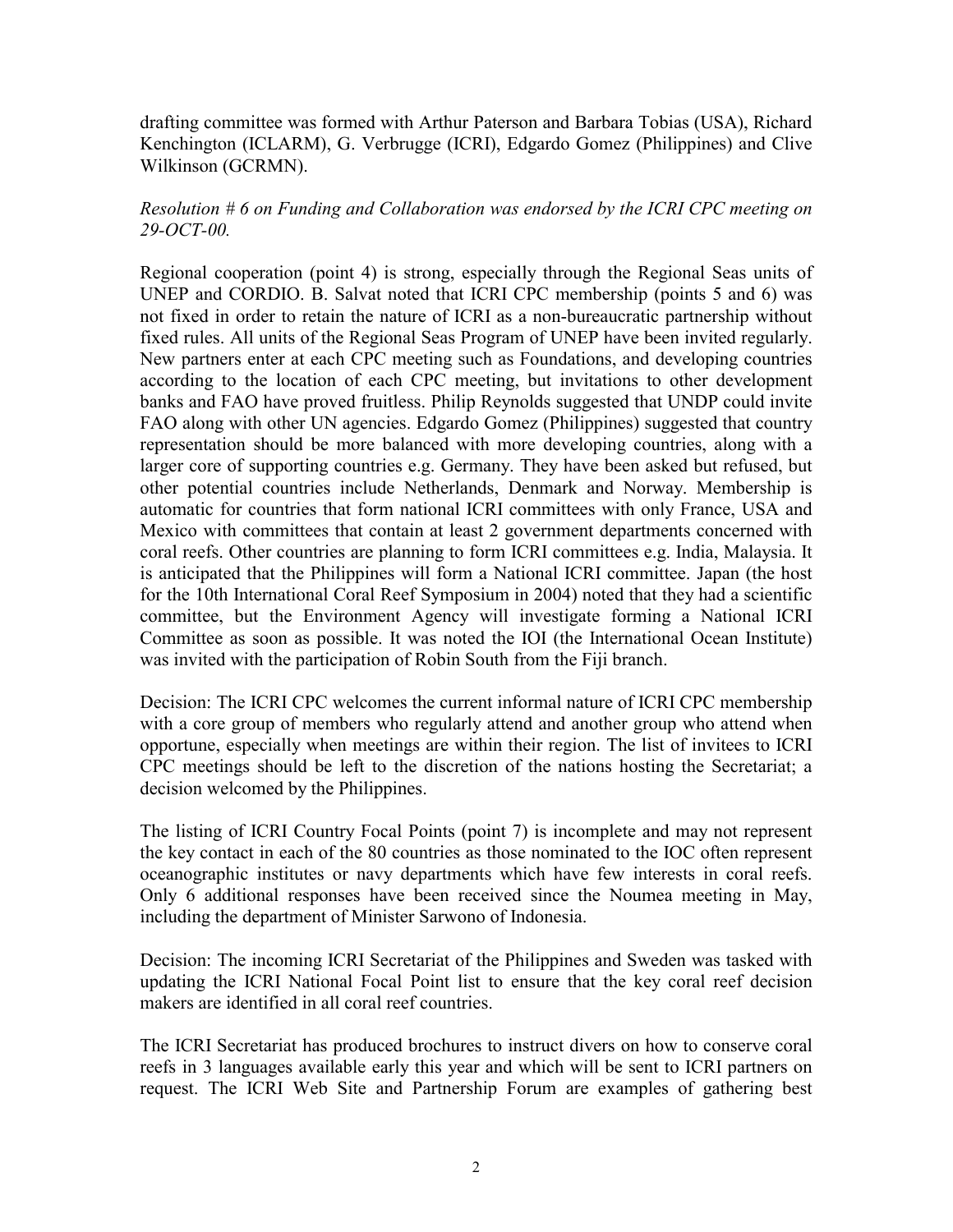practice examples (point 9). Support for the GCRMN central coordination (point 10) continues to be satisfactory and France thanked the USA (Department of State) and Australia (AIMS) for their continuing support since the launching of ICRI and GCRMN. The Secretariat noted that the process of funds transfer was unfortunately slow and complicated and requested the agencies to seek improved mechanisms. The ICRI Awareness Network (point 11) has been transformed into  $ICRIN - but funding for this is$ still not adequate (see 4. ii. below). The Secretariat has represented ICRI on the UNEP Governing Council in association with partner governments. Representation has been made to the CSD focussing on the Oceans Session, and to the support Small Island Developing States in their efforts to put coral reefs on the UN General Assembly agenda. Through the US delegation, coral reefs were emphasised at the CBD and on the FCCC, although there has been less success at getting reefs into the Kyoto protocols. Contact with FAO have not been succeeded.

### **3. ICRI Web Site and Partnership Forum**

Andy Hooten and Francis Staub presented the ICRI web site (Document 12) indicating that this can be a permanent location, thereby avoiding changes with each Secretariat. Major support has come from the World Bank and the ICRI Secretariat through France. A summary was provided on the Partnership Forum (www.icriforum.org) using the analogy of kiosks for partners to lodge their interests. G. Verbrugge stressed the need for all to use the site and sign onto as users, as it rapidly becomes out of date and many areas. The site does not aim to store all material, but instead act as a pointer to other home pages.

Decision:

- o A. Hooten and F. Staub were congratulated for their efforts in establishing these products;
- o all ICRI partners were urged to sign on as users before the next meeting;
- o partners were urged to ensure that data on their activities and projects were entered and regularly updated;
- o partners were requested to inform project managers of the web site and forum and ensure their information was entered;
- o the incoming ICRI Secretariat of the Philippines and Sweden was tasked with updating the ICRI National Focal Point list to ensure that the key coral reef decision makers are identified in all coral reef countries.

### **4. The Next ICRI Secretariat**

E. Gomez (Philippines) introduced the Under Secretary (= Vice Minister) of the Department of Environment and Natural Resources, Mario Rono to present the future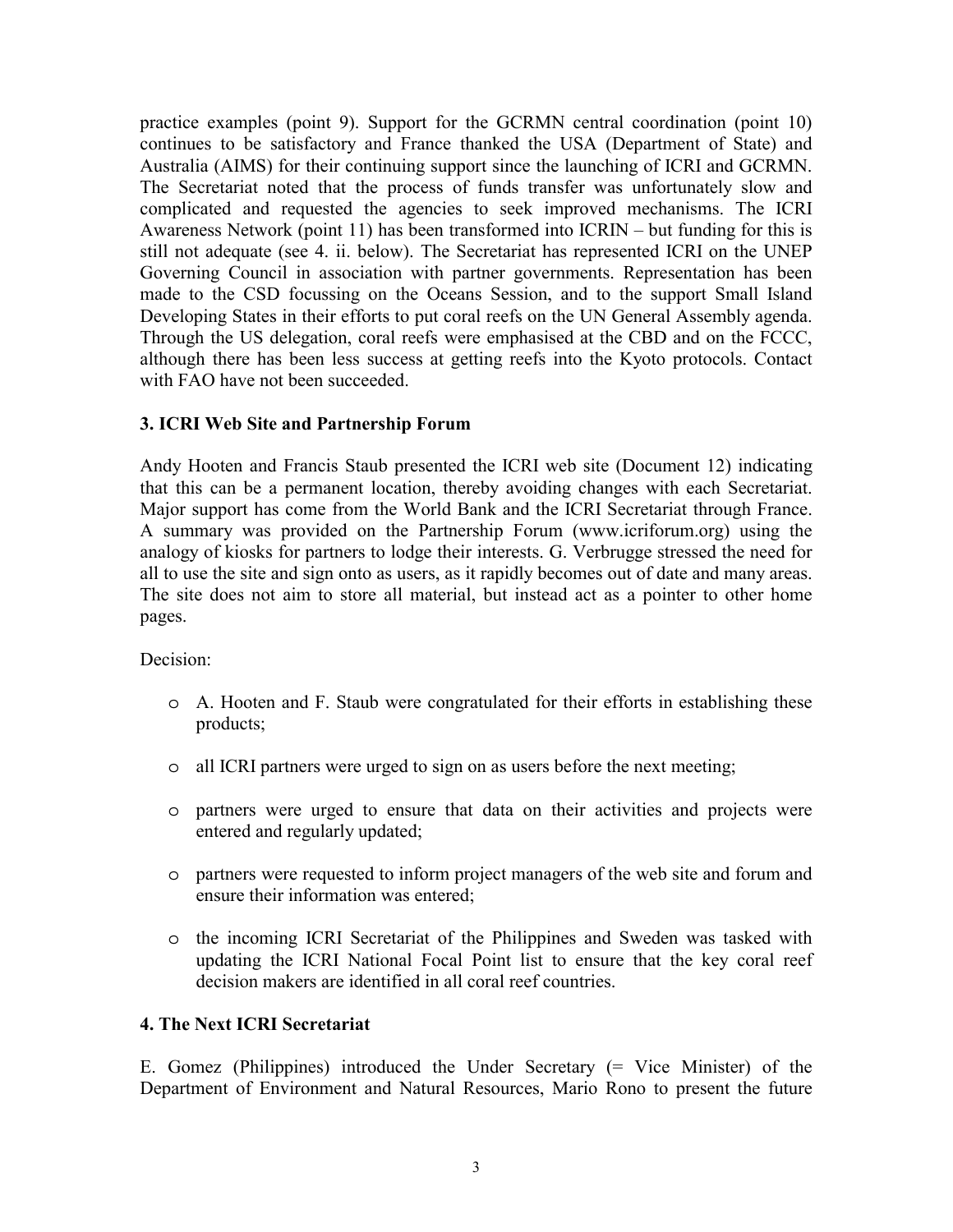plans for the Secretariat (Document 20). Medel Lim Suan also was representing the Philippines and Hakan Berg, Mathias Lund and Olof Linden were representing Sweden at the meeting. The following schedule of meetings was proposed (with the dates being provisional):

first ICRI CPC meeting to be in Cebu City 5,6-APR-2001 preceded by a 3 day ICRI Regional meeting for Southeast Asia;

the second was for Eastern Africa (location to be decided) 25,26-OCT-2001 preceded by a 3 day ICRI Regional meeting for Eastern Africa and Indian Ocean states in conjunction with a CORDIO meeting;

the third in the Caribbean on 28, 29-MAR-2002 with a 3 day regional meeting preceding it;

ITMEMS II was scheduled for Manila between 21-24-OCT-2002 in association with an ICRI CPC meeting.

The next ICRI Secretariat and ITMEMS II themes are scheduled to be:

- o capacity building and strengthening of local government for coral reef conservation activities;
- o reviews of laws, policies and indigenous knowledge at community levels;
- o enhancement of training packages for field workers and technicians;
- o community based monitoring and research;
- o development of alternative livelihoods and sustainable fishing.

The new secretariat will continue to seek support for the operational units (GCRMN, ICRIN, ICRAN) and ensure closer linkages among and between other agencies. Sweden and Philippines have proposed indicative budgets and obtained high level support from respective governments, but other donors are requested to consider providing additional support, especially to allow greater participation of developing countries in ICRI-CPC meetings and Regional symposia just before. H. Berg informed the meeting that the Swedish Government agencies of SIDA and SAREC are pleased to support this initiative, as their goals are to enhance scientific research and environmental activities. They will accept the offer to co-chair the Secretariat with the Philippines for the next 2 years. Marea Hatziolos suggested that the ICRI Regional Workshops be used to assess project success by preparing a scorecard with a set of criteria to measure projects success with the possibility of presenting awards for the better projects. This suggestion was welcomed by the Philippines.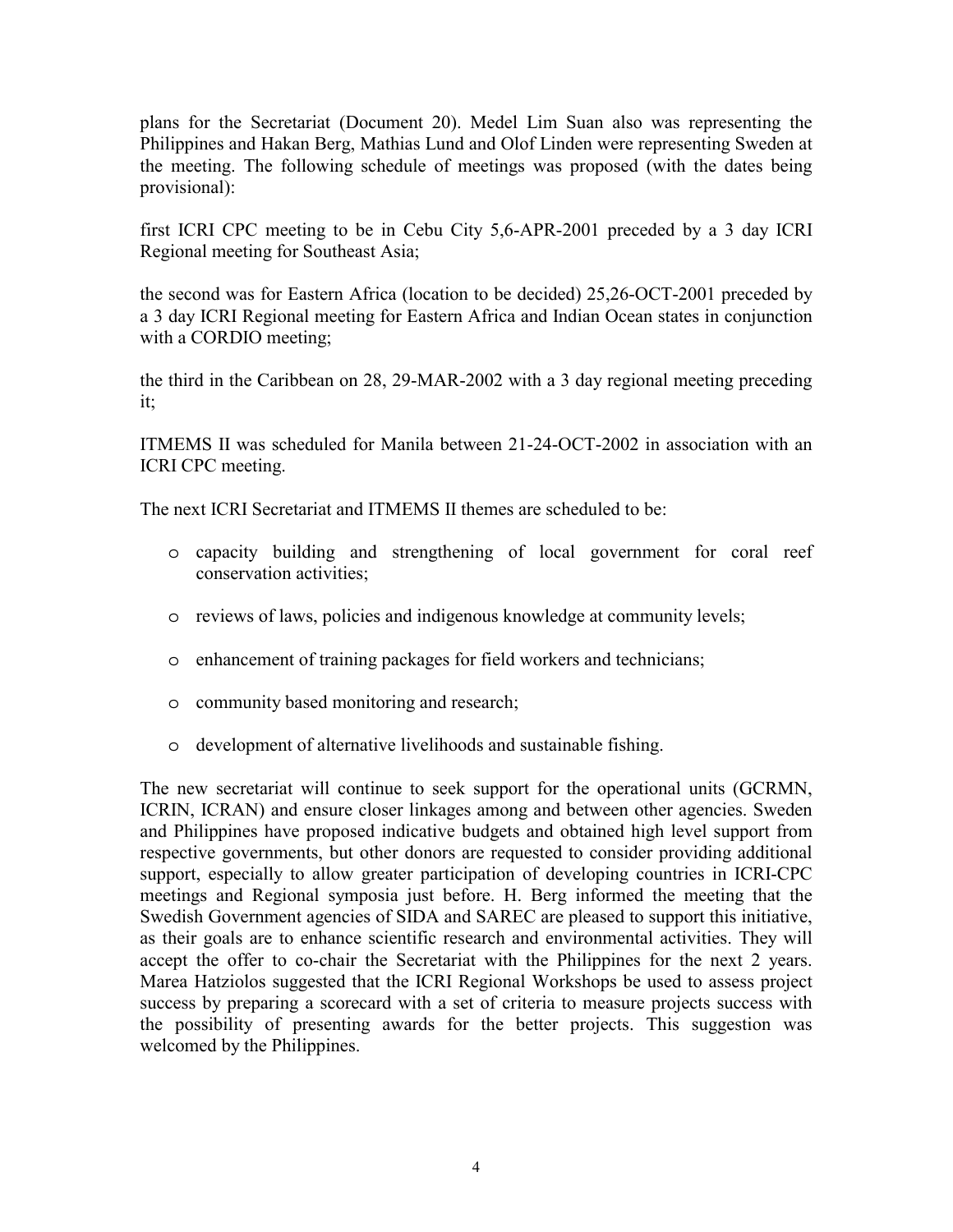Decision: A working group was constituted to determine the validity and nature of an ICRI Scorecard and Award system to report to the next CPC meeting: M. Hatziolos, Barbara Best, Mark Spalding, R. Kenchington, John Tanzer, Dixon Waruinge, O. Linden, Jamie Oliver, Mary Power, A. Hooten, Scott Atkinson, Bernard Salvat, Mark Eakin.

### **5. Reports from ICRI Networks:**

### 5.1. Global Coral Reef Monitoring Network - GCRMN:

C. Wilkinson presented the progress report since the last Noumea meeting (Document 14) which focussed on the production of 'Status of Coral Reefs of the World: 2000' report that was released in Bali with copies provided to all participants and considerable media coverage, including reports in Science, Nature and Newsweek. Status 2000 was accompanied by a colour brochure containing an executive summary. Also produced was the GCRMN Socioeconomic Manual edited by Leah Bunce and others with major support from NOAA, IUCN, Japan and UNEP and distributed also in Bali. Another product (a plain language book on coral reef management) is ready for production, but funding is required. Funding of central coordination to establish and maintain the Network and produce these reports continues to come from the USA and the host institution, AIMS, but there is a need to spread the load of funding to other donors. The Regional Nodes continue to expand, but there is need for mechanisms for the Middle East, Southeast Asia and parts of the Caribbean. Reef Check has moved the headquarters to Los Angeles with Gregor Hodgson taking up a post at UCLA and activities continue to expand, including a field workshop following the Bali Symposium. (Note added after the CPC Meeting: tragically the Reef Check Operations Manager, Ms Ladan Mohajerani was killed in the Singapore Airlines crash in Taiwan during her return from Bali). E. Gomez announced that the next Chair of the GCRMN STAC will be Mark Eakin of NOAA in Colorado. A. Paterson noted that an informal meeting of UNESCO, IUCN and UNF will be held to identify suitable World Heritage sites in early 2001 and GCRMN assistance was requested to assist in monitoring these sites. Gilberto Cintron reported that Ramsar has received funding from the USA to promote more wetland sites especially in the Caribbean with coral reefs. E. Mulay noted that without the GCRMN project funded by DFID UK, there would have been no progress in India in coral reef monitoring and management. The GCRMN was congratulated on producing the Status 2000 report in time for Bali. A working group of B. Salvat, Ned Cyr, M. Spalding and C. Wilkinson was formed to draft a resolution to expand support to GCRMN.

## *Resolution #2 on Expanded and Sustained Support for the Global Coral Reef Monitoring Network (GCRMN) was endorsed by the ICRI CPC meeting on 29-OCT-00.*

### 5.2. International Coral Reef Information Network - ICRIN:

Stephen Colwell reported that there had been some progress but nowhere near full development as funding was still not available. The initial 'mission' themes had been decided, raising awareness in three important audiences, a) key decision-makers in public and private sectors, b) tourists and the tourism industry, c) fishers and fishing industry.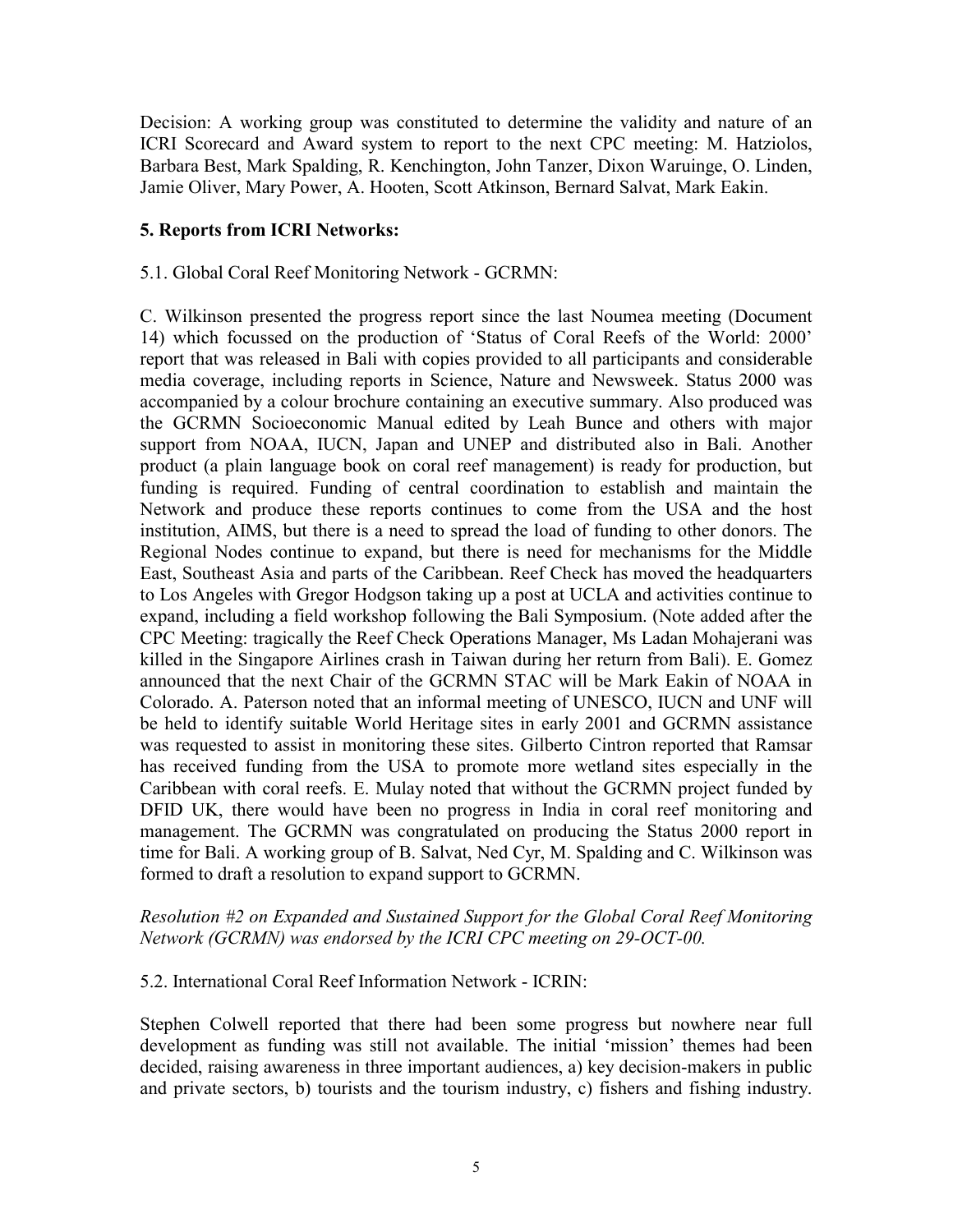ICRIN seeks to act as a reference point for existing public awareness materials  $-$  rather than creating new material in association with Regional Seas units, NGOs, National ICRI committees, etc. to create regional networks to access end users. CORAL has a database of over 200 public information pieces (videos, brochures, teacher's kits) in 20 languages. CORAL and ICRIN assisted in organising Dive into Earth Day and the Press Centre at the Bali Symposium. The major problem continues to be funding and a repeat was made of the call at the CPC Meeting in Noumea for improved funding (item 14) now that the ICRAN project was further delayed. Specific focus was required in the regions and cooperation with the UNEP Regional Seas network was requested. P. Reynolds offered assistance in the NETAID site and suggested the 'adopt a reef program' to raise funds for coral reef activities.

*Resolution # 4 on the International Coral Reef Information Network (ICRIN) was endorsed by the ICRI CPC meeting on 29-OCT-00.* 

## 5.3. Coral Reef Degradation in the Indian Ocean - CORDIO

O. Linden reported on the 35 projects in the wider Indian Ocean funded by a combination of Sweden, the World Bank, Finland and WWF and including cooperation with many regional partners. The full details are presented in the 2000 progress report of CORDIO, as well a book by Herman Cesar was presented on economics of coral reefs. Current funding covers about 30% of project plans until 2003 and more funds are required to complete this program. The next CORDIO regional meeting will coincide with the ICRI CPC meeting in Eastern Africa in October 2001.

### **6. The International Coral Reef Action Network (ICRAN) proposed project**

Art Dahl reported that already the proposal document had been prepared and USD2million had been awarded to the partners during Phase I (Document 19). Decision on expansion into the action Phase II had been postponed by UNF until November 2000 and further delayed until March 2001, but some funds remain until June 2001. The critical point to make to ensure funding is to demonstrate that the project will make a positive impact on the conservation of coral reefs. The Regional Seas network of UNEP and associated regional agencies are considered as the key mechanisms to implement the ICRAN projects and this is a theme of the  $UNF -$  strengthening capacity of UNEP. The project has proposed a system of governance with i. a Steering Committee of partners UNEP (Chair), ICLARM, ICRI Secretariat, WCMC, WRI, ICRIN/CORAL, GCRMN, with a representative of the UNEP RCUs gaining a place; and ii. a Management Board with senior representation of donors, a senior UNEP official, ICRI Secretariat representative, a senior coral reef person nominated by the ICRI CPC partners, a NGO representative, and a nominee of UNF to oversee the project and assist in gathering donor funds, which would be channelled through the Coral Reef Fund. The Board will elects its own Chair. A meeting for donors is planned in April in USA, around the time of the CSD meeting in New York. The post of Director of ICRAN has been advertised for location in WCMC in Cambridge UK. This will not be confirmed until funding is notified, possibly at the UNF meeting in March 2001. Discussion of the appointment of a senior coral reef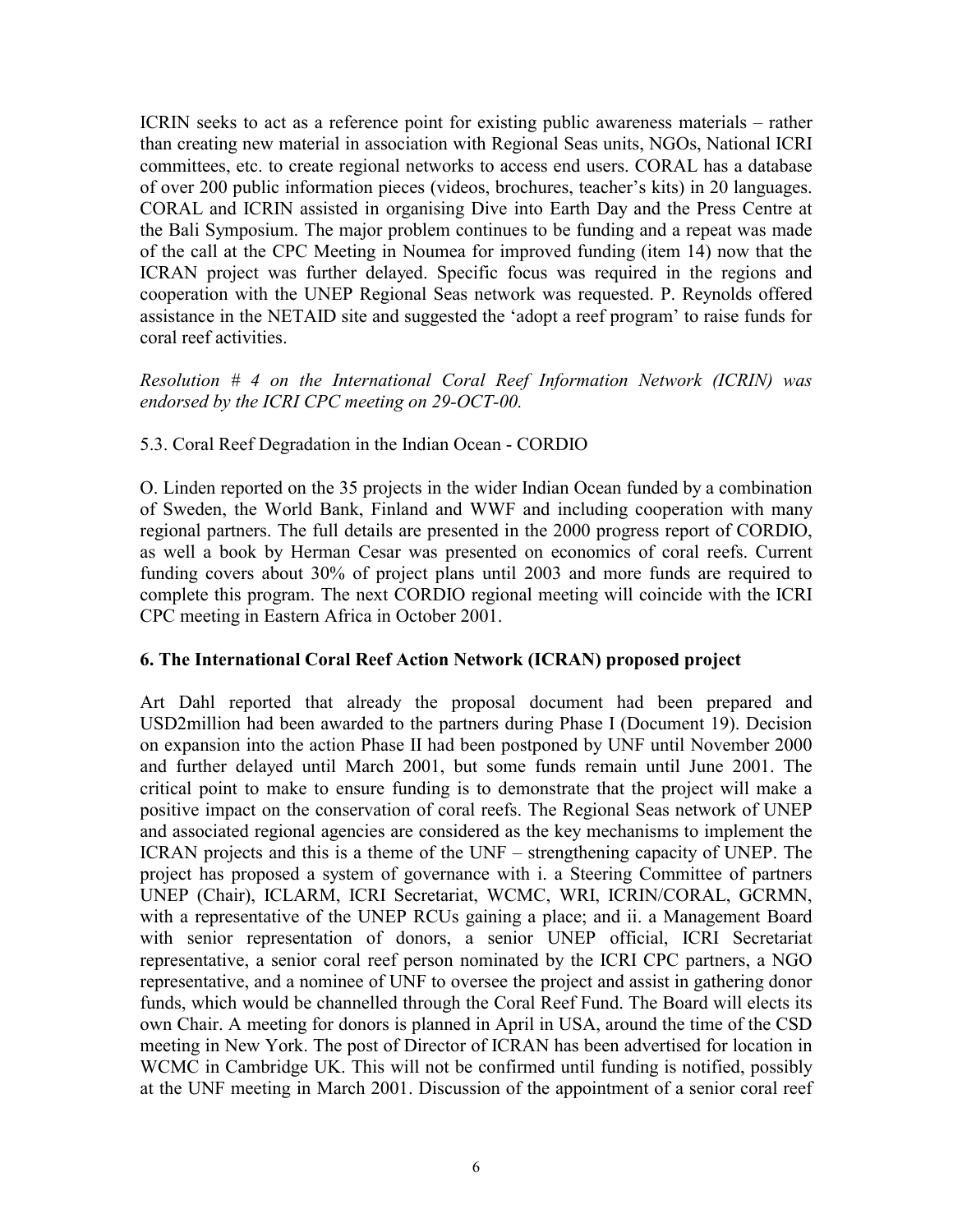person appointed by the ICRI CPC was deferred until an ad hoc group of CPC members had discussed the role of ICRI in the ICRAN project and the determined the terms of reference and terms of appointment of the Management Board and Steering Committee. These decisions were due prior to the March 2001 meeting of UNF and a decision on an appointment to the Management Board should be made prior to the UNF meeting. A. Hooten presented an outline of the proposed project emphasising the three themes: Communication; Assessment; and Implementation, outlined in earlier ICRI CPC Documents on ICRAN. Discussion ensued on the need to find mechanisms for obtaining parallel funding though the private sector. A working group was formed to draft a resolution on private funding sources consisting of R. Kenchington, A. Paterson, Johan Bell, G. Verbrugge, Paul Holthus, S. Wells and S. Atkinson.

*Resolution # 5 on the International Coral Reef Action Network (ICRAN) was endorsed by the ICRI CPC meeting on 29-OCT-00.* 

# **7. Tourism and coral reefs**

Alessandra Vanzella-Khouri reported on the UNEP-DTIE sustainable tourism activities (Document 8) focussing on 5 issues - a) Tours Operators Initiative for Sustainable Development, which was planning a study on tourism impacts on coral reefs, the production of the divers leaflet and promotion of good practice case studies, b) ICRIN tourism project with the French Ministry of Environment on the development of targeted awareness tools during 2001, c) Blue Flag in the Caribbean where the feasibility evaluation had been completed and the process to identify a suitable regional organisation to coordinate had been initiated by FEEE with UNEP and regional partners, d) International Conference on Sustainable Tourism in Small Islands for Asia and the Pacific (China, 6,8-NOV-2000) organised by UNEP and WTO, and e) preparations for Ecotourism Year 2002 which UNEP and WTO are organising. Several planned activities will provide opportunities for raising coral reef issues, including the World Ecotourism Summit in Quebec, Canada, 19,22-MAY-2002. The CPC was encouraged to consider these activities to further promote the ICRI agenda.

Francis Staub presented the diver information brochure which was endorsed by partners including WCMC that has a listing of 8000 dive schools. The brochure is in the 'public domain<sup>3</sup> for ICRI Partners and they can translate into any language and add any logo as the sponsor (provided that the original source is acknowledged).

## **8. Trade in coral reef species**

P. Holthus reported progress on the Marine Aquarium Council development of international standards and certification for sustainability in the marine aquarium trade. There are now MAC officers in the Philippines, Fiji, Europe, the US and, soon, in Indonesia, as well as two full time certification development specialists. An international multi stakeholder working group is reviewing and revising the standards and the MAC certification will be tested by mid 2001 and launched later in 2001. The UNEP World Conservation Monitoring Centre (UNEP-WCMC) has commenced the global marine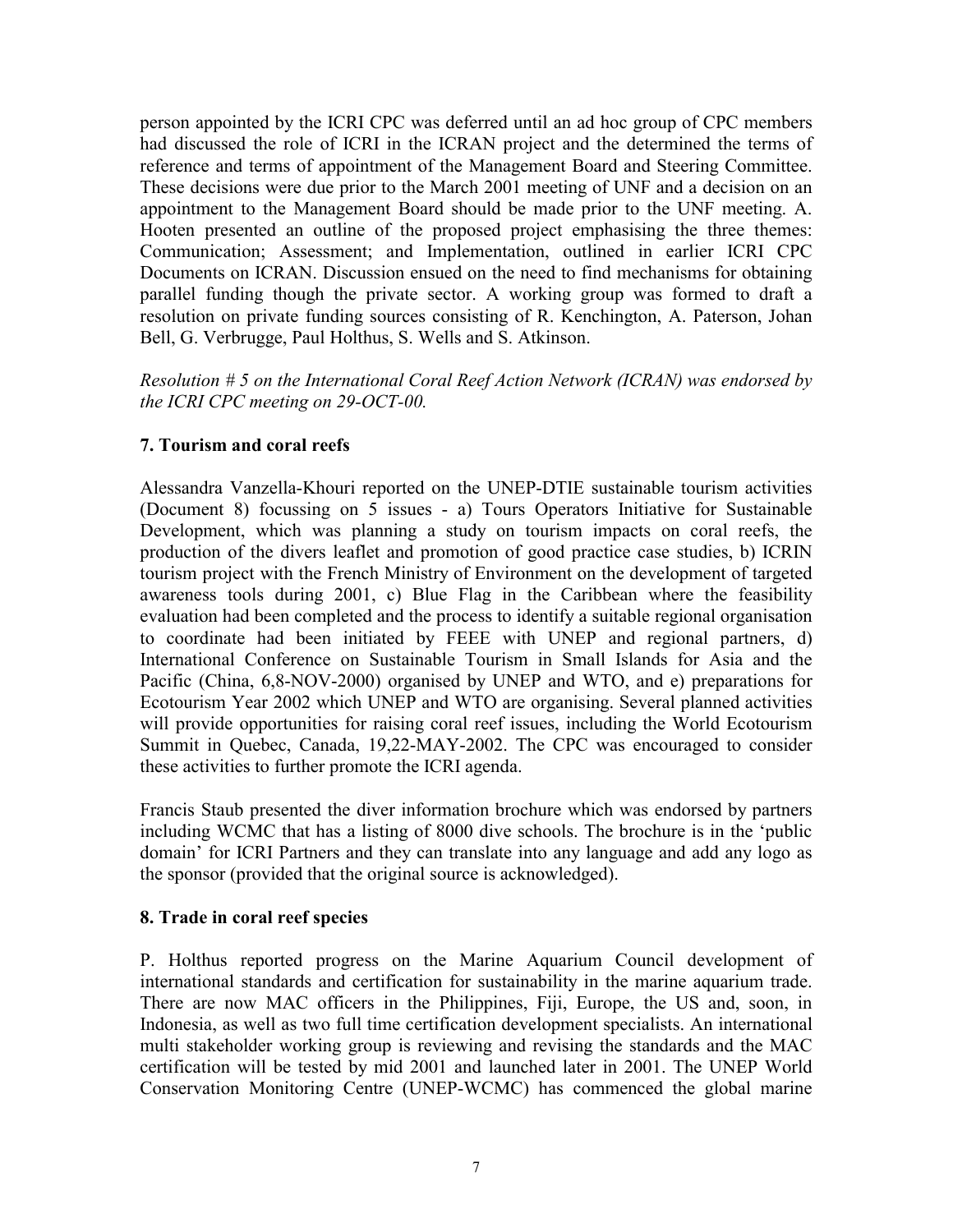ornamentals database it is developing in partnership with MAC. The GCRMN/Reef Check has begun to develop the MAC reef monitoring protocol though its partnership with MAC.

B. Best informed that the USA will sponsor a meeting in Indonesia in association with MAC during 2001 on sustainable coral harvesting. B. Best noted that the US Coral Reef Task Force has not proposed a coral trade ban, but focusing on CITES-listed which can be traded if sustainably managed. On a related matter, there is renewed concern in the Philippines about the shell trade with an attempt to manage the trade to ensure that is sustainable.

# **9. Sustainable coral reef fisheries**

Terry Done reported that the statement on bleaching produced by the International Society for Reef Studies had been acknowledged as useful by ICRI partners. A similar statement on other topics such as issues in sustainable coral reef fisheries could be produced by the Society. The calls for progress in assisting Small Island Developing States develop sustainable fisheries have not produced progress from agencies with these tasks e.g. FAO. He undertook to propose to ISRS Council the preparation of a statement for wide distribution with the following general themes:

- o Reef species are site attached;
- o Concept and limitation of maximum sustainable yields (MSY);
- o Spatially sensitive aspects such as patchiness;
- o Fishing down the 'trophic pyramid';
- o Collateral damage to coral reefs during fishing;
- o Indicators of sustainability;
- o Biodiversity enhancement;
- o Removal of functional groups
- o Spawning aggregations;
- o Variability of fish populations and recruitment;
- o MPAs.
- o Values of fish living versus eaten
- o Onus of proof of sustainable fishing

J. Bell indicated that ICLARM wishes to be involved by examining linkages and how fish stocks recover after damage, including using replenishment methods. J. Tanzer also suggested joining the process as current fish management practices have failed especially the use of MSY because technology is always improving effort. The emphasis should be on providing food security to fisher communities and not just on the ecology of reef fishes; and an emphasis should be made on finding solutions, not just reiterating the problems. This report was recommended for release at the ICRI-CPC and CBD meetings in April 2001.

A report such as this should also be written by both donor and developing countries as a challenge to improve current activities to agencies involved in such management e.g.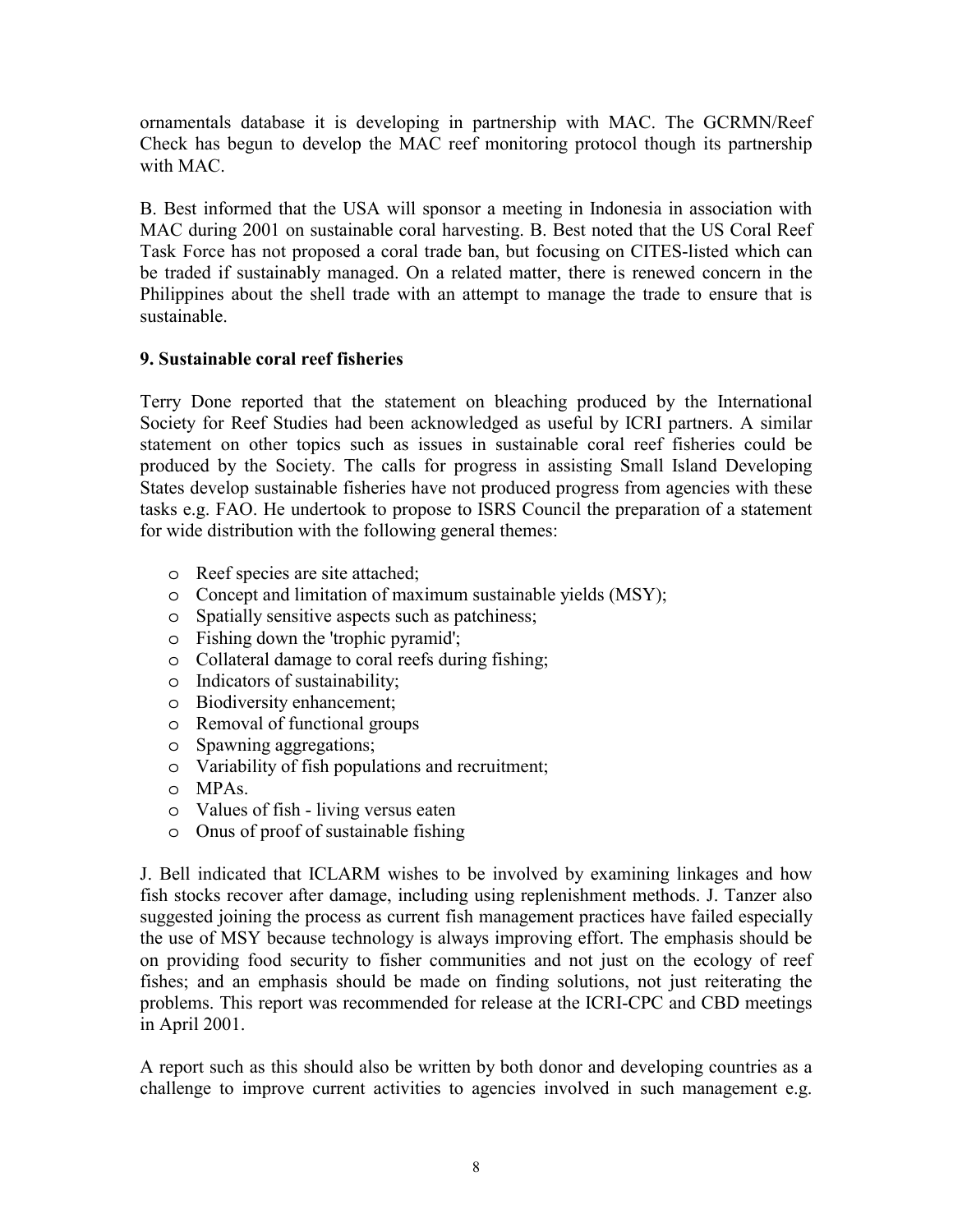FAO. A regional meeting in Southeast Asia in February 2001 will discuss these issues and ICRI partner governments should put this on the agenda of FAO and before the next COFI meeting in Rome. D. Waruinge offered to take this up with FAO as he was an employee of the organisation. R. Kenchington offered to assist in drafting material for presentation.

Decision: That the ICRI CPC requests the ISRS to form a group of experts to prepare a discussion paper on sustainable fisheries on coral reefs in time for the ICRI CPC meeting in April 2001 and the CBD and CSD meetings in April 2001. This discussion paper should include both an outline of the science behind the problem and suggested solutions directed at agencies with a mandate to implement sustainable fisheries for Small Island Developing States and other tropical countries.

T. Done also reported that funds for fundamental basic research appeared to be declining in favour of funds applied for directly applied research on coral reefs. It was stressed that most progress in applied research was based on the findings of basic research and there was a need to continue fundamental and targeted research needed to explain how reefs function and respond to stresses and changes in the environment. A working group was constituted of T.Done, B. Salvat, J. Bell, and A. Hooten to draft a resolution.

*Resolution in Support of Balance in Research Funding # 1 was endorsed by the ICRI CPC meeting on 29-OCT-00.* 

## **10. Rehabilitation of coral reefs following climate change impacts**

O. Linden referred to a resolution at the Noumea Meeting in May 2000 on the need for a guide to communities and reef managers in how to respond to coral reef bleaching, such as the events of 1998. The request then was for a discussion paper advising managers how to respond. IUCN in partnership with the CBD, USAID and WWF prepared a booklet for distribution at the 9th ICRS in Bali Symposium 'Management of Bleached and Severely Damaged Coral Reefs' (Westmacott et al. 2000). This booklet arose out of recommendations and discussions by the CBD Expert Panel meeting on coral bleaching in October, 1999, and the urgent need for such information. The IUCN booklet was welcomed by the CPC partners. It was noted that the booklet did not specifically address the effectiveness of various methods of reef rehabilitation that are being proposed to counter bleaching damage. Currently there are claims that reefs can be repaired by methods employing technological fixes that is raising false expectations, when most of these methods can repair only very small areas of reef at considerable cost. Other mechanisms of repairing reef damage should also be included in a discussion paper e.g. giant clams, fishes.

Decision: The ICRI CPC requests that a discussion paper be prepared on methods of reef rehabilitation to address the following issues: what rehabilitation methods are currently being proposed; what scale do these methods operate at to repair all or parts of reefs; what costs are involved and what equipment is required for the process; what is the relative success rate of each rehabilitation method; what is the cost effectiveness of each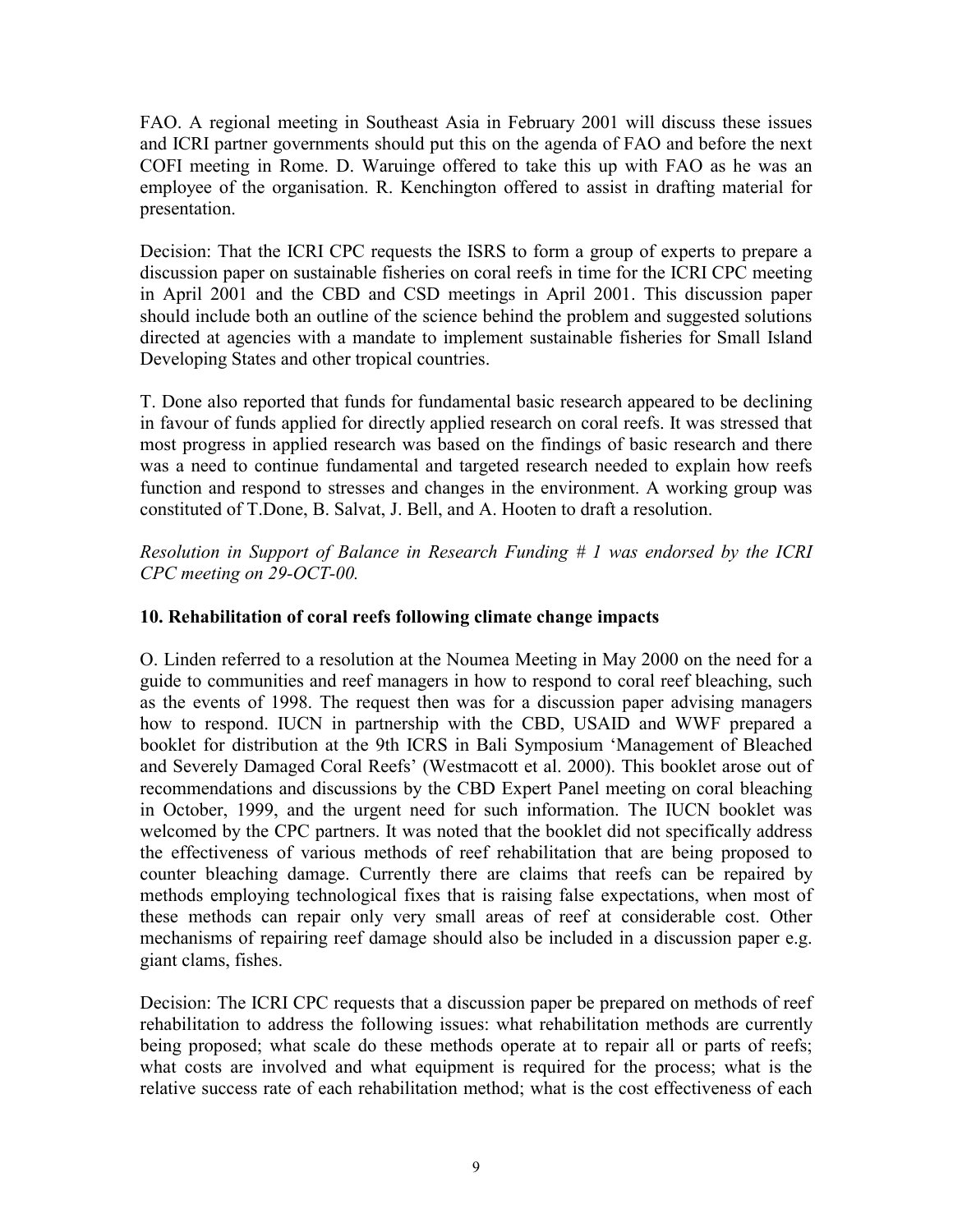method; can these be applied by local communities; and what is the long term viability of the results in rehabilitating the reef. The following offered to coordinate the paper for ICRI: J. Bell, E. Gomez, O. Linden, J. Oliver, M. Power, B, Salvat, D. Waruinge, S. Wells, and C. Wilkinson

## **11. Reports of ICRI Partner agencies:**

# 11.1. UNDP

P. Reynolds presented SIOCAM, the UNDP strategic plan for coral reef activities in association with GEF and the World Bank (Document 22) which will be listed as a database on the ICRI Forum site. Details are contained on projects on ballast water, Train-Sea-Coast training, IW Learn. ICM has been renamed International Convention Management following the need to respond to the plethora of Conventions e.g. CBD, CSD, GPA, FCCC, FAO, Agenda 21, LOA, SIDS etc. P. Reynolds is due to retire in April 2001 as Head of the Water, Sustainable Energy and Environment Division. The US State Department is funding a Transboundary River Basin Initiative through UNDP. Partnerships like ICRI are essential as the UN General Assembly is unfocussed with respect to coral reefs and approaches should be made to UNICOLOS (UN Informal Consultations on Oceans and Law of the Sea) to ensure that reefs are well reported in the UNGA Report on the Oceans due in November. The focus of the next session of UNIPCOLOS (spring 2001) will be piracy and marine science.

## 11.2. The World Bank

M. Hatziolos noted that the World Bank support for coral reefs focuses on 4 principal areas (Document 24): a) a targeted research program for coral reefs to determine the responses of reefs to climate change and human impacts with a Block B application to GEF proceeding (Document 25); b) the ICRI Forum which fits into the Bank strategy as a linkage and information exchange mechanism; c) projects on coral reefs that amount to USD120 million with GEF and UNDP etc, including COREMAP in Indonesia, those in the Red Sea and Gulf of Aden, IW Learn, ICM training and the Mesoamerican Barrier Reef project due to commence in February 2001; d) and efforts to improve marine policy options in countries with coral reefs, especially on coastal and marine resource management, and to ensure that these concerns are considered across all relevant sectors in Bank projects, through integration into the Bank's various strategies on water, environment and rural development.

## 11.3. The IOC

N. Cyr acts as the Chair of GCRMN Management Group and assists in coordination of the South Asia Node of the GCRMN. The IOC is launching a new initiative by forming a study group to examine the indicators of coral bleaching using physiological techniques, specifically: a) detection of early warning signals; b) mechanisms of adaptation in corals; and c) long-term responses of reefs to repeated bouts of coral bleaching and mortality.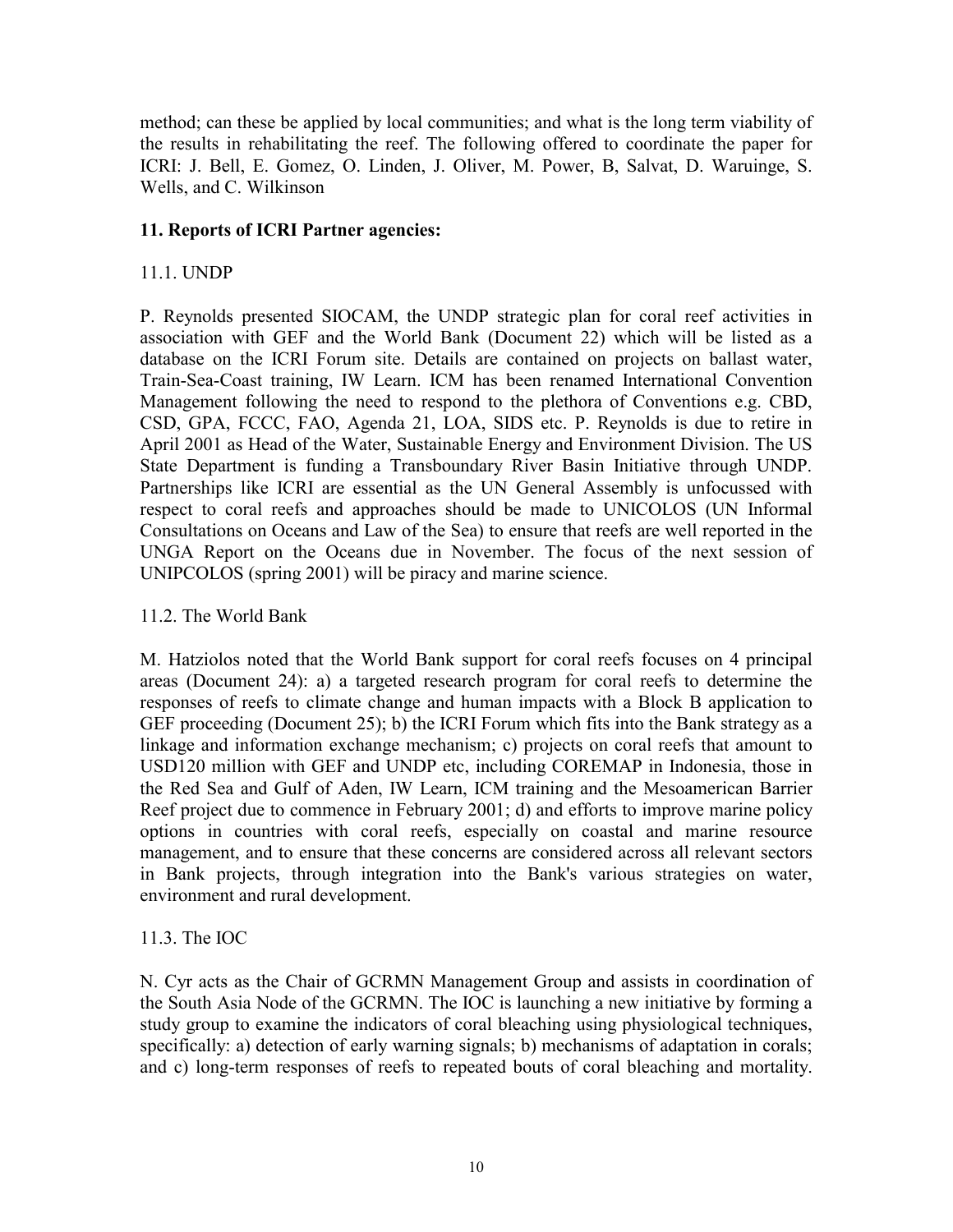The group is Chaired by Yossi Loya and includes B. Salvat and it is aimed to link in with the World Bank Targeted Research Project;

11.4. Ramsar

G. Cintron tabled the Ramsar Documents 16 and 17 and again stressed that coral reef sites were under-represented as Ramsar sites. He drew the attention of ICRI partners to the Guidelines (Document 16) and indicated that the Ramsar Secretariat would assist countries with nomination of suitable coastal sites.

# **12. Reports of ICRI National Committees:**

# 12.1. Mexico

Claudia Padilla presented Document 21, a report on the Mexican National ICRI Committee (Ernesto Arias is President) which includes scientists, academics, government and non-government representatives and support from the Environment Ministry. The initial functions have been: to establish a database on what activities are under way and the capacity and players within Mexico; to participate in the Mesoamerican Barrier Reef project; assess the status of Mexican coral reef fisheries (published); nominate Ramsar sites with coral reefs; to establish a National Monitoring Network and determine suitable methodology; to establish more MPAs to form a network along the coast, and determine a national program for the sustainable use of coral reefs that will link in with international activities;

# 12.2. US

Roger Griffis reported that the US Coral Reef Task Force consists of 11national agencies and 8 state agencies that function in 6 working groups under a US National Action Plan. The Action Plan outlines U.S. goals and actions, both national and international, to conserve coral reefs (Documents  $5 \& 6$ ). These groups aim to: map all coral reefs under US jurisdiction; establish a national monitoring program; form a network of MPAs with the eventual goal of having 20% of U.S. coral reefs in 'no-take' ecological reserves; fund long-term research on coral reefs; assist local and state governments with coral reef management; and improve education and outreach, including working with the aquarium industry to introduce sustainability. The USCRTF works closely with government and non-government stakeholders, scientists, and others. Funds for the FY 2000 were USD10 million, and for FY 2001, funds are anticipated to be USD26 million.

# 12.3. France

Pascal Colin presented, in French, Documents 10 and 18 on the French National Committee IFRECOR (under the auspices of the Minister of Environment and Minister of Overseas). He reported on the last meeting in Bora Bora, French Polynesia, with participation of all French overseas departments and territories (Caribbean, Indian and Pacific Oceans). A national programme has been adopted and funds allocated. Document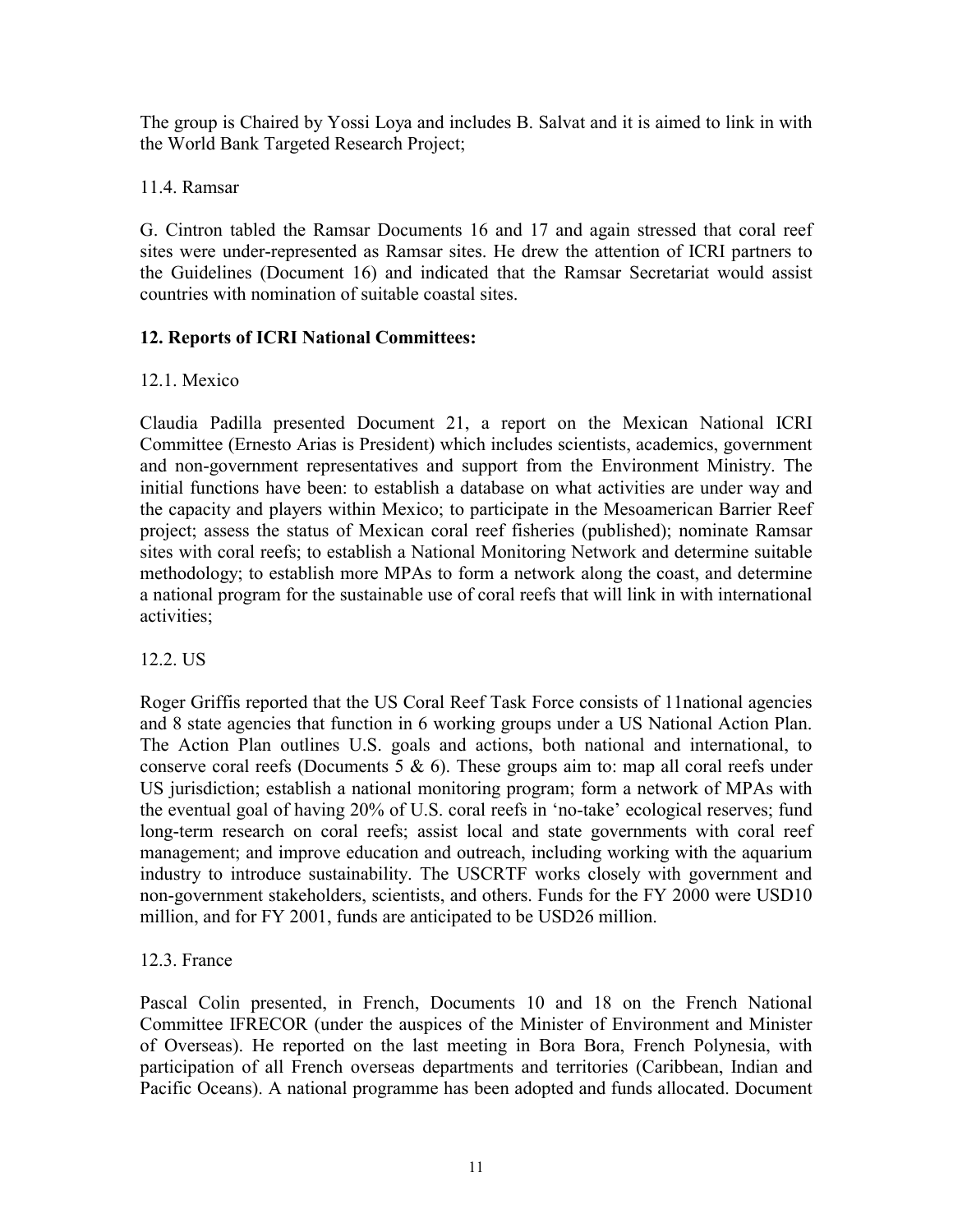10 is the French contribution to GCRMN Status of the Reefs 2000. The major themes are management of French coral reefs and assistance for developing countries. An invitation was issued to the national committees of Mexico and USA to attend the next IFRECOR meeting in the Caribbean, late 2001;

## 12.4. India

E. Muley represented the Indian National Committee, which acts as both the ICRI and GCRMN focal point for India. This committee coordinates input into the new National Institute of Coral Reef Research, the Coastal Marine project with GEF, the CORDIO project, the UNDP-GEF project and coordinated participation and presentations at the Bali Symposium. In future, India plans to improve Integrated Coastal Management policies to involve more community involvement, establish effective databases, produce an atlas of Indian coral reefs, improve monitoring including assessing socioeconomic aspects and identify suitable Ramsar sites. They are seeking to strengthen international links and wish to be involved in both the ICRIN and ICRAN projects;

## 12.5. Indonesia

Ning Purnomohadi reported for the Indonesian Environment Department stressing that the major activity was the large COREMAP project that concentrated on devolving responsibility for coastal management to local and state governments. COREMAP is assisted by 5 agencies: World Bank; Asian Development bank; AusAID; JICA... Raising public awareness about reefs was also a major theme for Indonesia so that communities will take responsibility for reducing the amount of damage to coral reefs e.g. blast fishing. Any activities are difficult at the moment due to the economic crisis and changing political situation. Training was an ongoing major need in Indonesia, particularly now as responsibility is being transferred to local officials who often have little formal training in coral reef conservation;

## 12.6. Malaysia

Kevin Hiew noted that the National Advisory Council for Marine Parks Malaysia was formed in 1990 and is headed by the Secretary General of the Ministry of Agriculture with representatives from the Ministry of Science, Technology and Environment, Ministry of Finance, Ministry of Culture and Tourism, Economic Planning Unit (Prime Minister Dept.), Implementation and Coordination Unit (Prime Minister Dept.), Dept. of Wild Life and National Park, Dept. of Fisheries Malaysia, representatives from five state governments, 2 local universities, 3 environmental NGOs and 2 business NGOs. The Council meets twice a year to provide advice and set policy guidelines on the management and conservation of coral reefs. Malaysia wishes to be a member of ICRI but it would require an act of parliament to change the title to include ICRI. The Council also operates and manages a Marine Park Trust Fund with contribution coming from all sectors.

## 12.7. Vietnam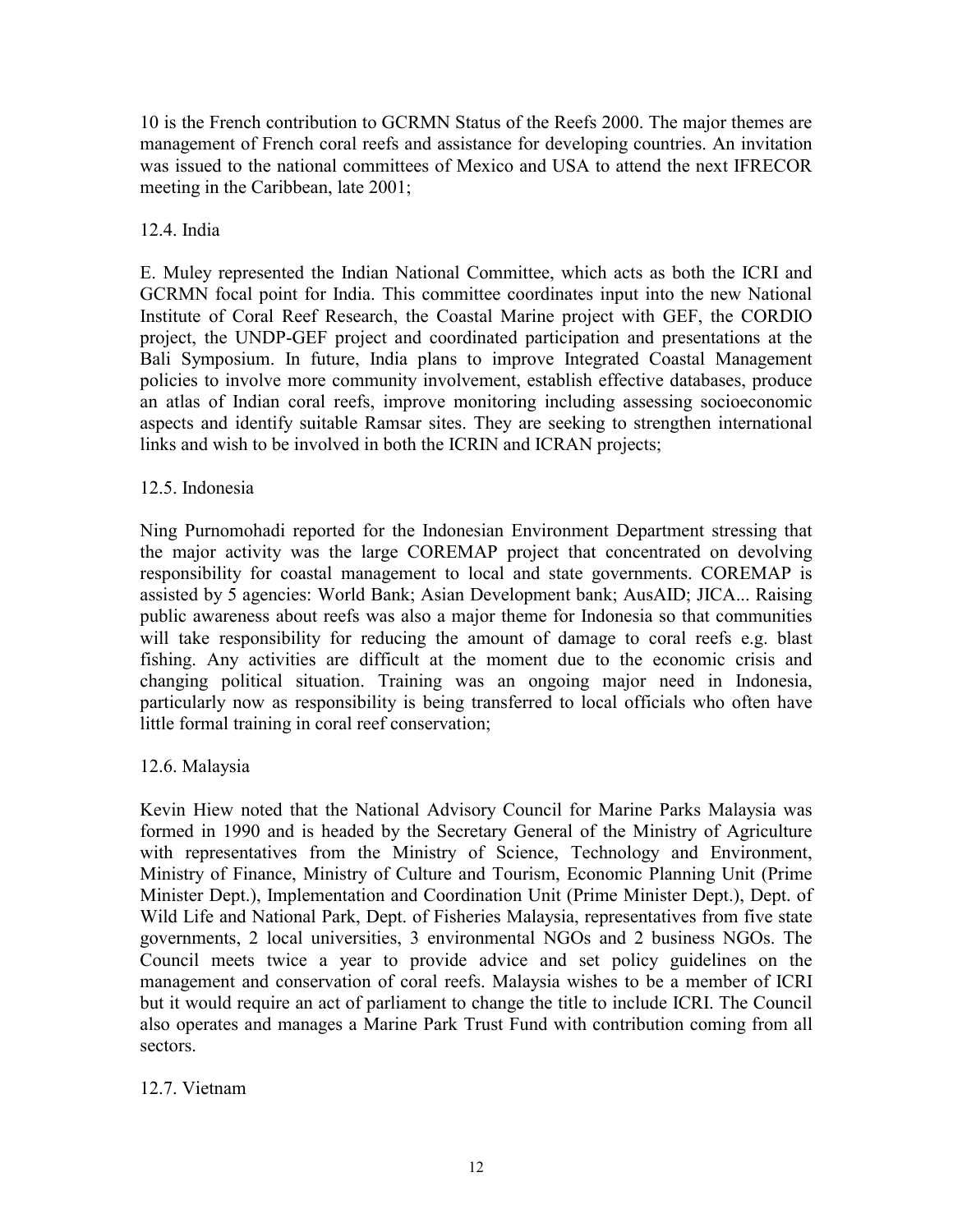Vo Si Tuan reported that Vietnam had formed a ICRI Core Group with provisional membership, and with the major themes being coral reef monitoring and capacity building, however, there are serious gaps in funding for activities (Documents 9 and 23). The use of tourist divers has enabled some activities to start. Vietnam is applying management to existing MPAs and planning more in association with ADB, but most are terrestrial parks with coral reefs being an addition. Two MPA demonstration sites have been established: Hon Mun; and Con Dao with funds from the World Bank, DANIDA and the ADB. Vietnam would like to work through the ICRI partners to increase funding for coral reef activities. It was noted that the GCRMN training for March 1999 was successful but there were no funds or equipment for essential follow up training, such that there may be a loss of expertise. Sweden has suggested that it may be able to provide support.

### 12.8. Japan

Kei Osada reported that Japan only has a scientific coral reef committee, but would like to look over the details of rthe nature and structure of National ICRI committees of other countries to form their own ICRI Committee. The ICRI Forum will lodge such documents so that they are available for all countries forming national committees. C. Wilkinson reported that Japan will host the 10th ICRS in 2004 in Okinawa.

## **13. Climate Change and Coral Reefs**

B. Best spoke on behalf of IUCN and introduced Resolution #7, which encapsulated and endorsed the three press statements issued by scientists and managers during the 9th ICRS in Bali. These covered the known impacts of climate change on coral reefs, the release of a new publication by IUCN on how to manage damaged and bleached coral reefs, and the devastating impacts that destructive fishing practices, such as blast fishing, are having on reefs. The press releases highlighted the urgent need for actions to reduce greenhouse gases, and the urgent need to reduce additional human stresses on reefs, such as destructive fishing practice, over-fishing, and poor land-use practices.

*Resolution #7 on Priority Actions Arising from the New Findings Presented at the 9th International Coral Reef Symposium was endorsed by the ICRI CPC meeting on 29-OCT-00.* 

## **14. Biodiversity - CBD program on Coral Reefs**

J. Mulongoy reported that the CBD was working on a coral reef program in order to fulfil articles within the Jakarta Mandate. They use an ecosystem approach and rely on local community knowledge and involvement. A group of experts formulated a discussion paper on coral bleaching that was widely distributed at previous CBD meetings and Resolution #7, drafted by experts during the Bali Symposium, also calls for CBD involvement. These approaches will be used by the CBD to recommend more focus on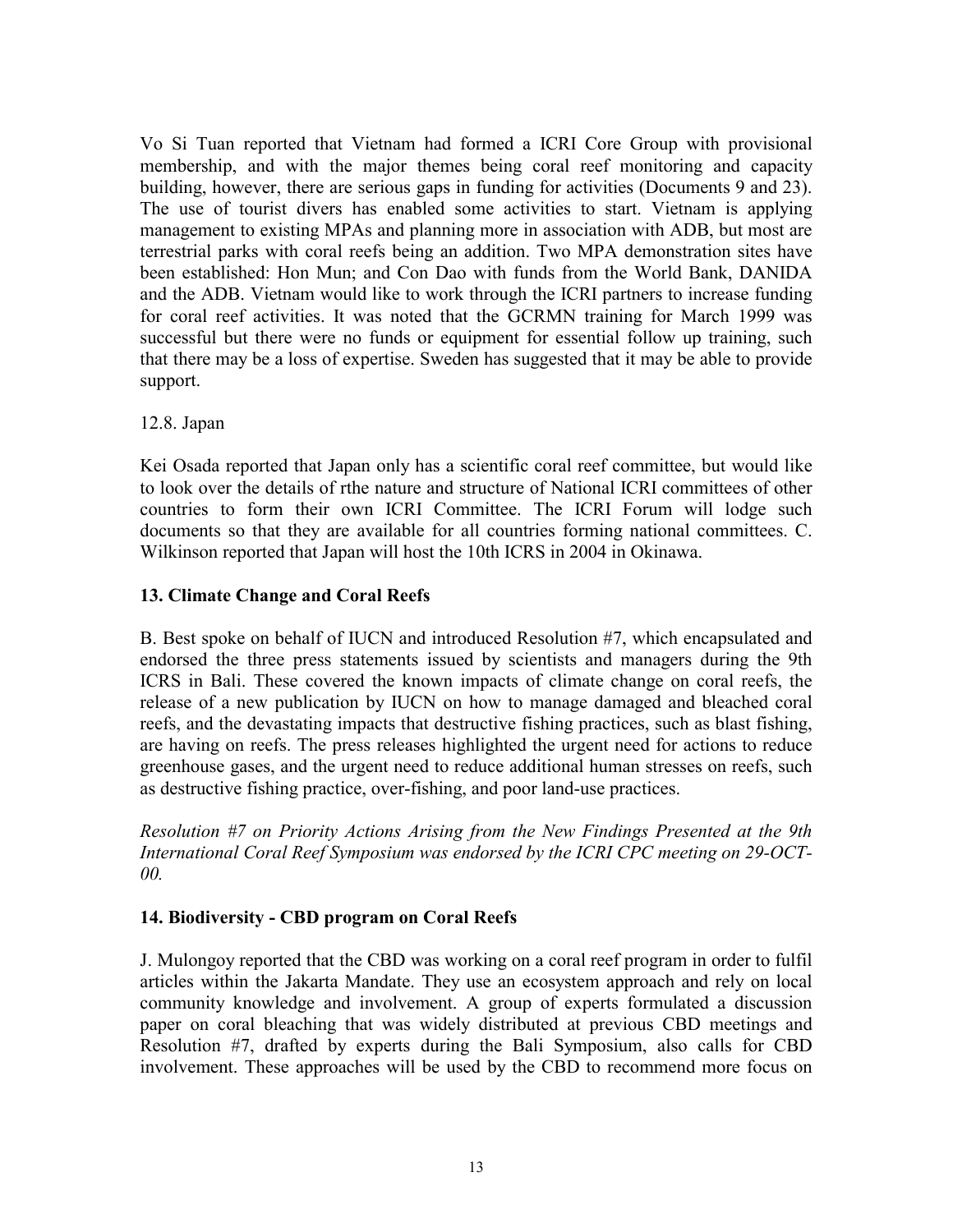coral reef activities including increased funding and the CBD will aim to consider ICRI and its partners as the lead body for coral reef coordination and consultation.

## **15. Reports from UNEP Regional Seas Bodies**

## 15.1. SACEP

Prasantha Dias reported that SACEP operated on coral reefs through the GCRMN South Asia Node and CORDIO project. They have also run workshops on Integrated Coastal Management with the next due to start on 05-JAN-2001.

# 15.2. SPREP

Lucille Apis-Overhoff (Document 27) noted that many SPREP programs were associated with coral reefs including a large GEF project, one on marine pollution and another on Global Climate Change. She thanked the GCRMN for assistance in producing national and regional status of coral reefs reports and also B. Salvat for organising the ICRI Pacific meeting in Noumea which brought many Pacific countries together to discuss the status of their reefs;

# 15.3. EAS-RCU

Hugh Kirkman reported that the EAS-RCU had obtained a large GEF project for the South China Sea that had a coral reef component. The EAS/RCU was holding USD150,000 provided by USA for ICRI and GCRMN activities because it was not convinced that current monitoring was being coordinated and that monitoring data were going into recognised databases and being reported back to the collectors in an analysed and understandable fashion. To resolve this the EAS/RCU organised a monitoring workshop in Phuket in April 2000 with the meeting report available to ICRI partners. As a result of this workshop the EAS/RCU is supporting the establishment of a database of monitoring metadata within the START program in Bangkok, and preparing a guide to coral reefs in three languages, supporting 4 monitoring programmes, and a training workshop in Hainan. Other support activities are planned. He was asked to report on ICRI activities to the Regional Seas meeting in Monaco in early November and report back to the ICRI Secretariat on findings;

## 15.4. CAR-RCU

A. Vanzella-Khouri reported on the three major coral reef themes within UNEPís Caribbean Environment Programme (Document 7): a) strengthening of MPAs, including training of 26 managers, a Small Grants Fund, best practice management sites to use as demonstration sites (part of the ICRAN project), b) assisting in forming Nodes of the GCRMN and assembling national and regional reports for the GCRMN global report with the regional representatives present in Bali being pleased with the final product. She thanked the USA for supporting travel for these people, for supporting projects on monitoring, coral diseases and assisting CARICOMP with the database. Some GCRMN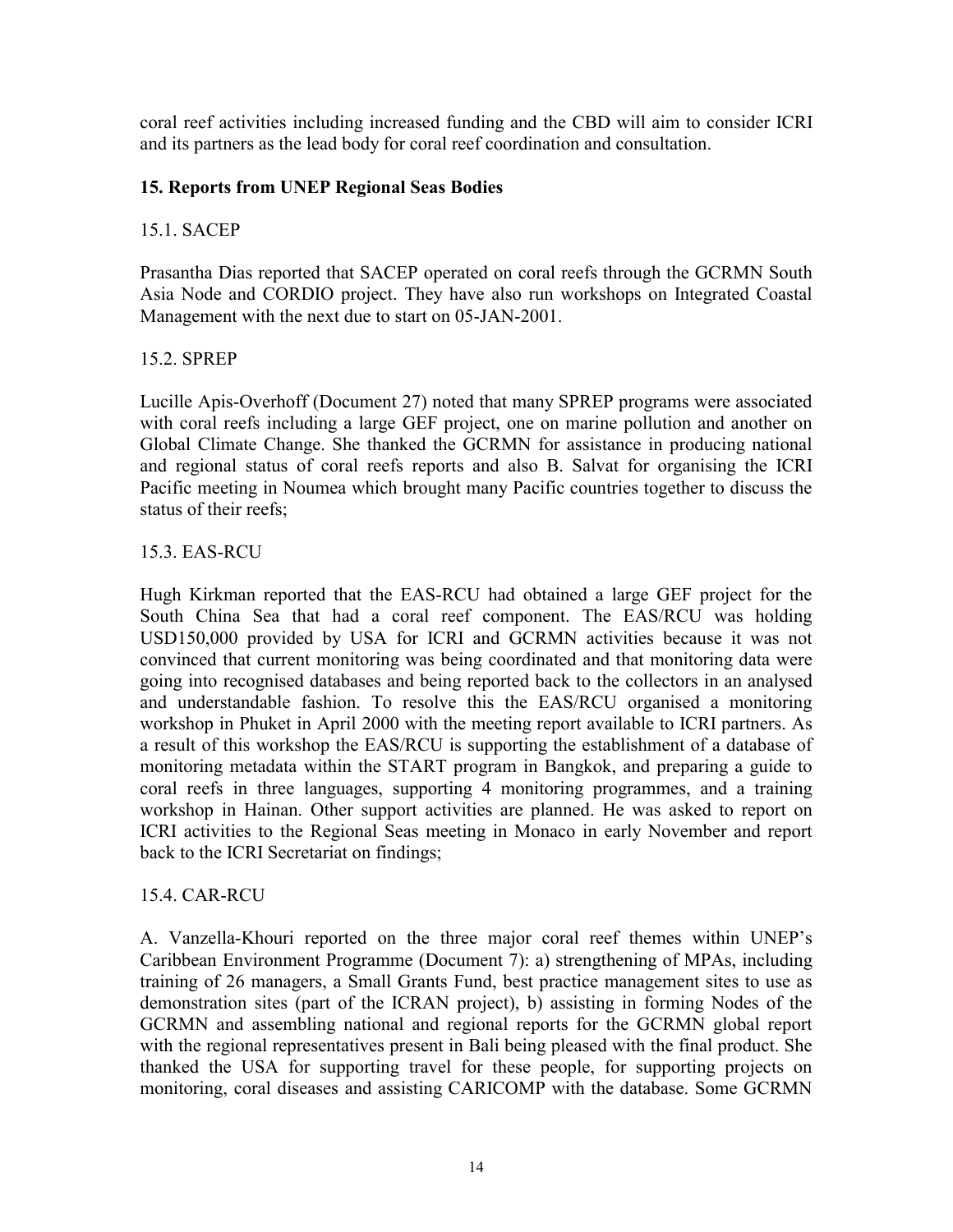Nodes are functioning with start-up funds, but there is weakness with others and she hoped that funds would be forthcoming from the UK, France, USA, GEF and the World Bank; and c) developing 2 GEF PDF-B projects on reducing pesticide runoff and integrated management of Caribbean watersheds. She thanked France for their leadership of the ICRI Secretariat;

15.5. EAF-RCU

D. Waruinge stated that the East African region included 9 African and Indian Ocean Island states with the major activity being an assessment of MPA effectiveness and ICM as part of the Phase I ICRAN project. They also assisted with the Mombasa socioeconomic workshop with WIOMSA.

# **16. WWF projects on Coral Reefs**

S. Atkinson tabled Document 28 'Reefs and People', and summarised WWF's global work. WWF is moving to an ecosystem approach with coral reef ecosystems, this means partnering with all stakeholders, working to establish MPA networks, conducting needed training, developing sustainable financing for coral reef projects. In this connection, WWF is developing a Marine Protected Area toolkit for managers' use. He discussed WWF's Sulu-Sulawsi Sea area project, which is a collaboration with Malaysian and Indonesian governments, NGOs, scientific institutes, and tourist and fishing industries.

# **17. IUCN projects on Coral Reefs:**

S. Wells reported that IUCN had not been a regular participant in CPC as a result of a lack of available people, not a lack of enthusiasm for ICRI. IUCN supported ICRI objectives through representation at meetings of FCCC, Ramsar, CBD, CSD, UNESCO WHC and as support for the GCRMN, regional workshops and development of the socioeconomic manual (Document 15). IUCN has 6 commissions, two of which are particularly active on reef related issues. The World Commission on Protected Areas (WCPA) has a marine component, chaired by Charles Ehler of NOAA, and assisted by A. Paterson. Many of its activities on MPAs relate to coral reefs. The Species Survival Commission has Specialist Groups on Coral Reef Fish, Groupers and Wrasse, and Sharks, among other taxonomic groups. IUCN also works closely with the World Heritage Convention, which has a growing interest in coral reefs. She presented copies of a booklet providing guidelines on the management of reefs damaged by bleaching or otherwise severely damaging, which was sponsored by IUCN, WWF, the Secretariat of the CBD and US-AID.

## **18. WCMC Report - Atlases of coral reefs**

M. Spalding (WCMC) presented a progress report on the Atlas of Coral Reefs (Document 26) with illustrations of example pages from the atlas. The University of California Press will publish the atlas, hopefully by the end of the year. The atlas will include maps with MPAs, threatened areas, coral diseases, damaging activities, sites for coral trade etc. The